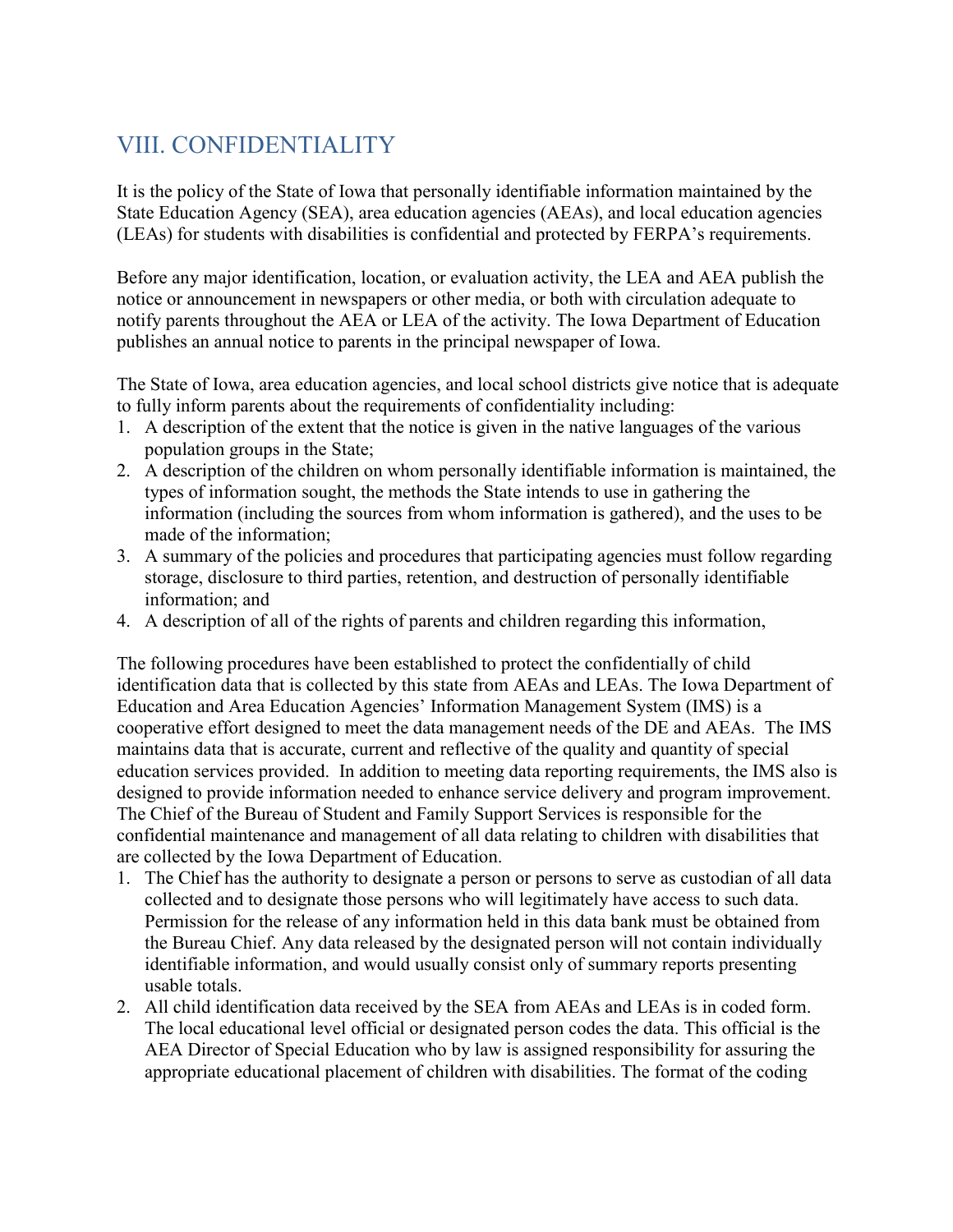system and its utilization are known only by the responsible officers at the LEA who prepare and submit the coded data to the SEA.

- 3. To ensure the confidentiality of the identity of each student, an alphanumeric code has been developed that obscures any personally identifiable data or information. It allows individual students to be distinguished only by ID code number at the state level. Names of individual children can only be obtained from the local educational agency and not from data submitted to the SEA. This alphanumeric system allows the collection of adequate data on an individual basis without jeopardizing the confidentiality of a student's record. It does, however, permit the SEA to collect sufficient data on a statewide basis to ensure efficient program administration and monitoring.
- 4. Other data pertaining to a student that are collected include the resident LEA, the LEA sponsoring the instructional program in which the student is enrolled, and the type of disability.
- 5. The disposition and destruction of data source documents is under the direct supervision of the assigned data custodian. All such documents are destroyed through a shredding process.

## **Right to Inspect Records.**

Each participating agency shall permit parents to inspect and review any education records relating to their children that are collected, maintained, or used by the agency under this part. The agency shall comply with a request without unnecessary delay and before any meeting regarding an IEP, or any hearing relating to the identification, evaluation, placement or provision of FAPE and, in no case, more than 45 days after the request has been made.

The right to inspect and review education records includes –

- a) The right to a response from the participating agency to reasonable requests for explanations and interpretations of the records;
- b) The right to request that the agency provide copies of the records containing the information if failure to provide those copies would effectively prevent the parent from exercising the right to inspect and review the records;
- c) The right to have a representative of the parent inspect and review the records.

An agency may presume that the parent has authority to inspect and review records relating to his or her child unless the agency has been advised that the parent does not have the authority under applicable State law governing such matters as guardianship, separation, and divorce.

#### Record of Inspection.

Each participating agency shall keep a record of parties obtaining access to education records collected, maintained, or used under Part B of IDEA (except access by parents and authorized employees of the participating agency). The record shall include the name of the party, the date access was given, and the purpose for which the party is authorized to use the records.

If any education record includes information on more than one child, the parents of those children have the right to inspect and review only the information relating to their child or to be informed of that specific information.

## **Record location.**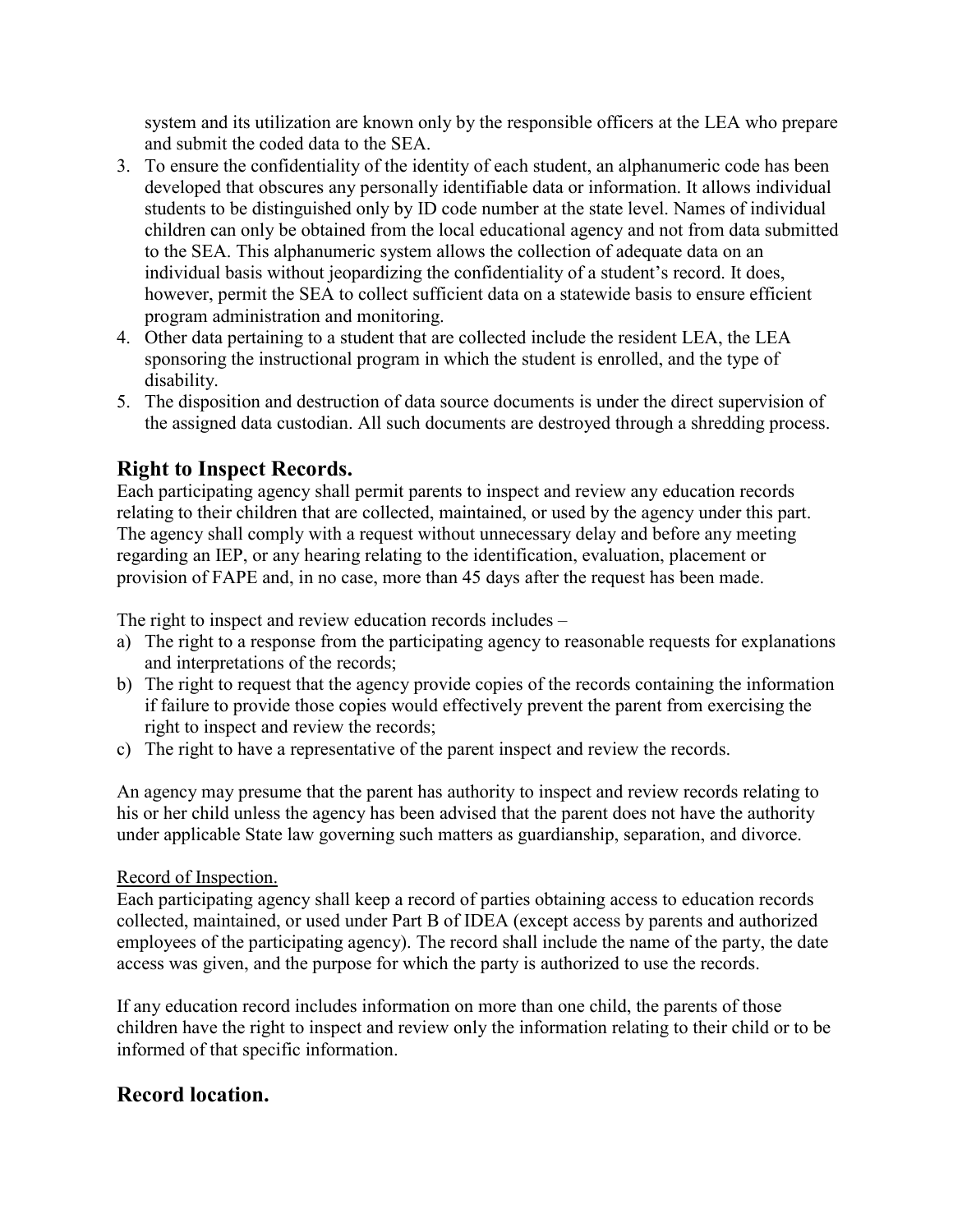Each participating agency shall provide parents on request a list of the types and locations of education records collected, maintained, or used by the agency.

Each participating agency may charge a fee for copies of records that are made for parents under this part if the fee does not effectively prevent the parents from exercising their right to inspect and review those records. A participating agency may not charge a fee to search for or to retrieve information under this part.

### **Amending records.**

A parent who believes that information in the education records collected, maintained, or used under this part is inaccurate or misleading or violates the privacy or other rights of the child may request the participating agency that maintains the information to amend the information. The agency shall decide whether to amend the information in accordance with the request within a reasonable period of time of receipt of the request. If the agency decides to refuse to amend the information in accordance with the request, it shall inform the parent of the refusal and advise the parent of the right to a hearing.

The agency shall, on request, provide an opportunity for a hearing to challenge information in education records to ensure that it is not inaccurate, misleading, or otherwise in violation of the privacy or other rights of the child. If, as a result of the hearing, the agency decides that the information is inaccurate, misleading or otherwise in violation of the privacy or other rights of the child, it shall amend the information accordingly and so inform the parent in writing. If, as a result of the hearing, the agency decides that the information is not inaccurate, misleading, or otherwise in violation of the privacy or other rights of the child, it shall inform the parent of the right to place in the records it maintains on the child a statement commenting on the information or setting forth any reasons for disagreeing with the decision of the agency. Any explanation placed in the records of the child under this section must (1) be maintained by the agency as part of the records of the child as long as the record or contested portion is maintained by the agency; and (2) if the records of the child or the contested portion is disclosed by the agency to any party, the explanation must also be disclosed to the party.

#### Disclosure.

Except for disclosures authorized under FERPA regulations, parental consent must be obtained before personally identifiable information is

- 1. disclosed to anyone other than officials of participating agencies collecting or using the information; or,
- 2. used for any purpose other than meeting a requirement of federal regulations.

An educational agency or institution may not release information from education records to participating agencies without parental consent unless authorized to do so. Parental consent, or the consent of an eligible child who has reached the age of majority under State law, must be obtained before personally identifiable information is released to officials of participating agencies providing or paying for transition services. If a child is enrolled, or is going to enroll in a private school that is not located in the LEA of the parent's residence, parental consent must be obtained before any personally identifiable information about the child is released between officials in the LEA where the private school is located and officials in the LEA of the parent's